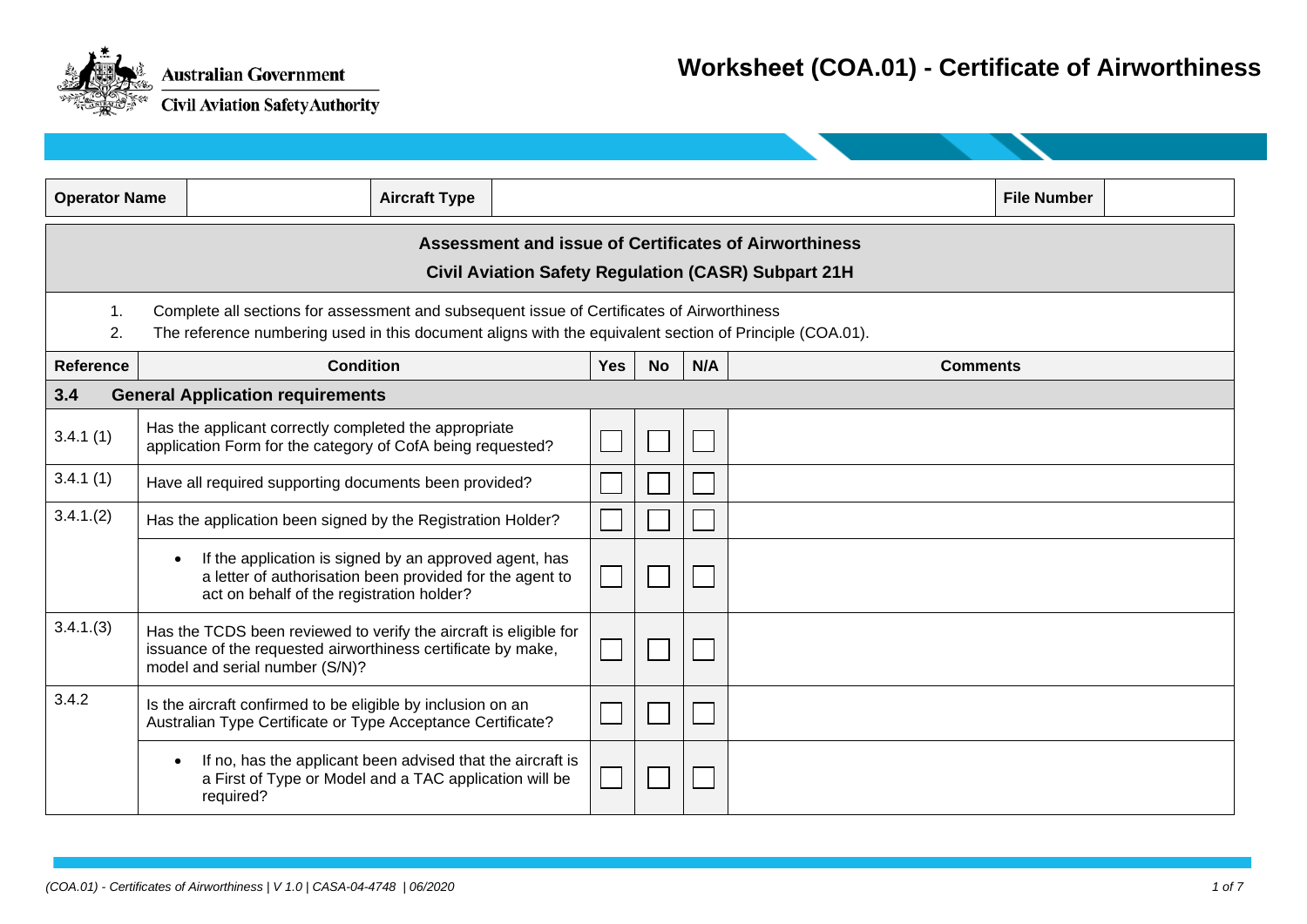

| <b>Reference</b> | <b>Condition</b>                                                                                                                                                                                                        | Yes | <b>No</b> | N/A | <b>Comments</b> |
|------------------|-------------------------------------------------------------------------------------------------------------------------------------------------------------------------------------------------------------------------|-----|-----------|-----|-----------------|
| 3.4.3.1          | For new aircraft, has the aircraft configuration been established<br>from manufacturer documentation, including all changes or<br>differences to the type design, that were necessary during the<br>production process? |     |           |     |                 |
| 3.4.3.2          | For used aircraft, has the last known configuration been<br>established (i.e. manufacture documents, previous CofA, etc)?                                                                                               |     |           |     |                 |
|                  | Have all changes or modifications to that known<br>$\bullet$<br>configuration been approved by an appropriate<br>authority, i.e. manufacturers Service Bulletin, STC,<br>etc.?                                          |     |           |     |                 |
| 3.4.4            | Is the aircraft currently registered in Australia?                                                                                                                                                                      |     |           |     |                 |
|                  | Have supporting documents been provided with<br>confirmation of registration?                                                                                                                                           |     |           |     |                 |
| 3.4.4            | For used aircraft, has registration been denied previously by<br>CASA?                                                                                                                                                  |     |           |     |                 |
| 3.4.5            | Have potential safety hazards been reviewed for the aircraft,<br>engine and propeller types?                                                                                                                            |     |           |     |                 |
|                  | Have there been any significant events with any of the<br>type certified products investigated by the ATSB or<br>equivalent authority?                                                                                  |     |           |     |                 |
| 3.4.6            | Have the following documents been reviewed as satisfactory?                                                                                                                                                             |     |           |     |                 |
| 3.4.6(1)         | Exemptions that are claimed are valid for this aircraft?                                                                                                                                                                |     |           |     |                 |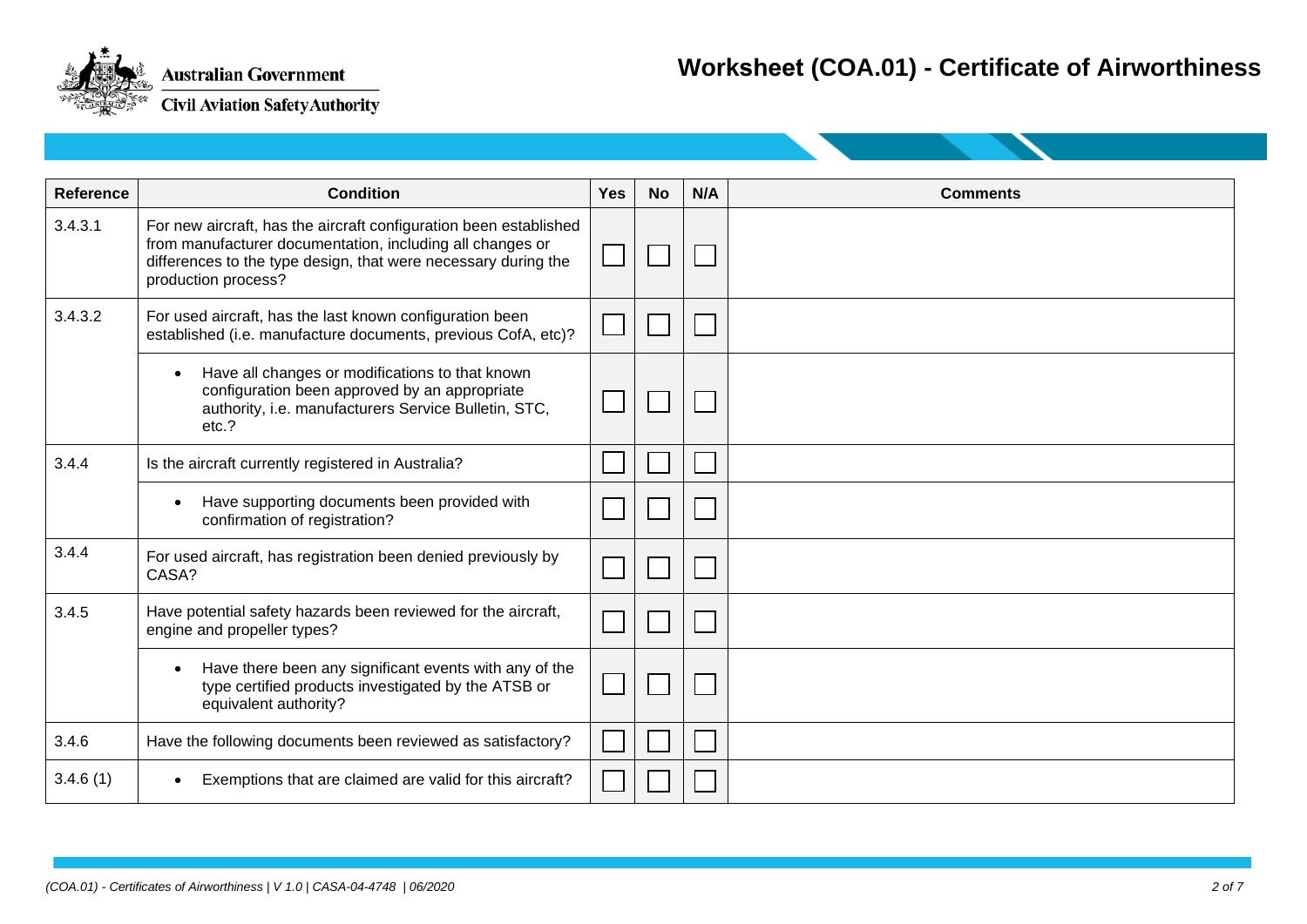

| <b>Reference</b>        | <b>Condition</b>                                                                                                                                                   | <b>Yes</b> | <b>No</b> | N/A | <b>Comments</b> |
|-------------------------|--------------------------------------------------------------------------------------------------------------------------------------------------------------------|------------|-----------|-----|-----------------|
| 3.4.6(2)                | Export CofA (where provided)<br>$\bullet$                                                                                                                          |            |           |     |                 |
| 3.4.6(3)                | The AFM is applicable and compatible?<br>$\bullet$                                                                                                                 |            |           |     |                 |
| 3.4.6(4)                | The maintenance program, including any bridging<br>$\bullet$<br>requirements from previous program are appropriate?                                                |            |           |     |                 |
| 3.4.6(5)                | Maintenance tasks required by the program have been<br>$\bullet$<br>completed?                                                                                     |            |           |     |                 |
| 3.4.6<br>$(6)$ & $(13)$ | Major modifications have been correctly certified and<br>$\bullet$<br>any continuing airworthiness information has been<br>transferred to the maintenance program? |            |           |     |                 |
| 3.4.6(7)                | Mandatory Continuing Airworthiness Information has<br>$\bullet$<br>been identified and complied with (ADs, CMRs,<br>Airworthiness Limitations, etc)                |            |           |     |                 |
| 3.4.6(8)                | Installed equipment for specific operational roles (e.g.<br>$\bullet$<br>towing, spraying, external loads, etc)                                                    |            |           |     |                 |
| 3.4.6(9)                | Weight and Balance report.<br>$\bullet$                                                                                                                            |            |           |     |                 |
| 3.4.6<br>(10)           | Log books that document the history of the aircraft<br>$\bullet$                                                                                                   |            |           |     |                 |
| 3.4.6(11)               | Records of replacement parts and their origin<br>$\bullet$                                                                                                         |            |           |     |                 |
| 3.4.6(12)               | Maintenance records<br>$\bullet$                                                                                                                                   |            |           |     |                 |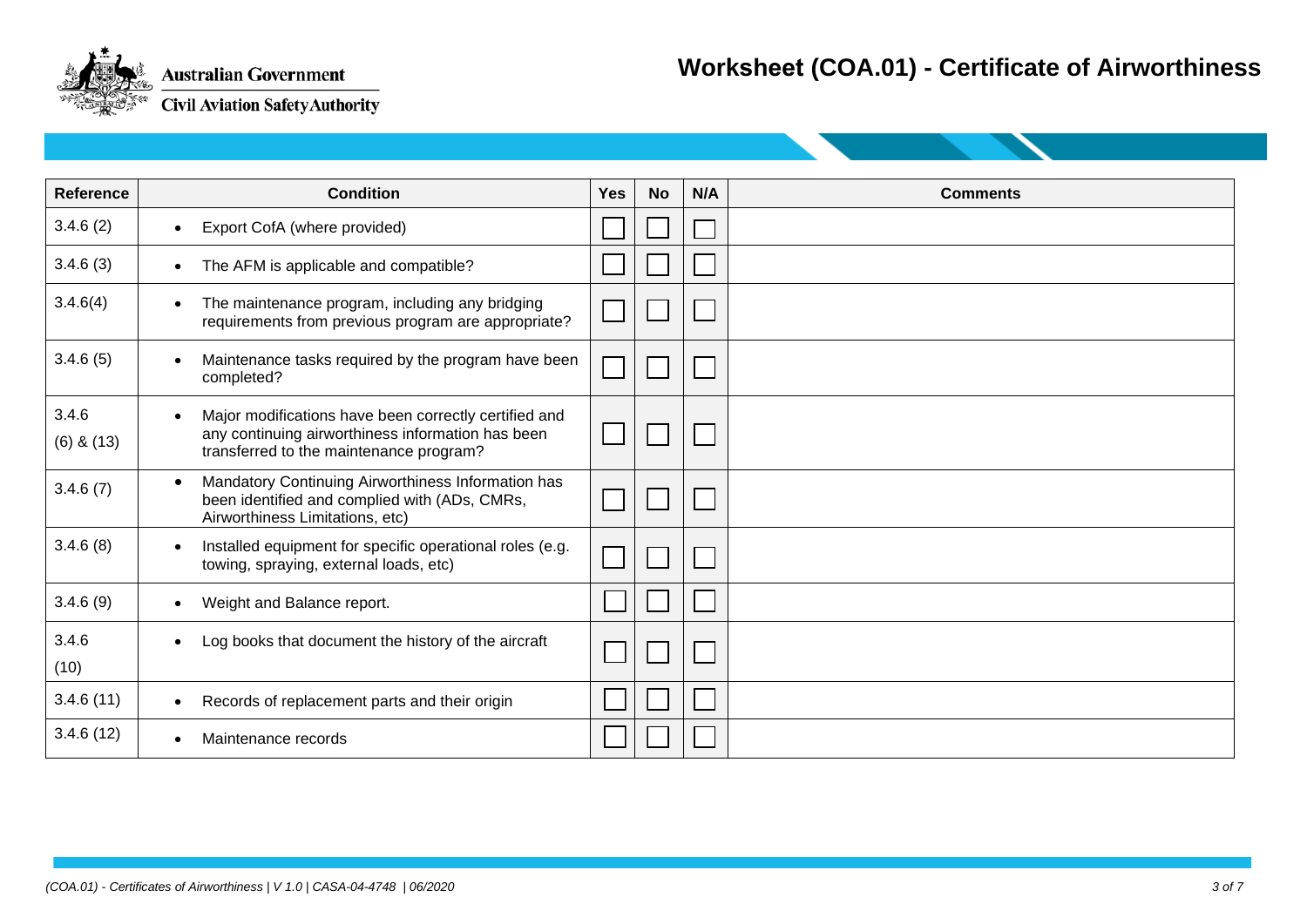

| Reference | <b>Condition</b>                                                                                                                                         | <b>Yes</b> | <b>No</b> | N/A | <b>Comments</b> |  |  |
|-----------|----------------------------------------------------------------------------------------------------------------------------------------------------------|------------|-----------|-----|-----------------|--|--|
| 4.1       | Additional requirements for a Standard CofA classification                                                                                               |            |           |     |                 |  |  |
| 4.1       | If the application is for a Standard CofA, have the following<br>additional requirements been found satisfactory?                                        |            |           |     |                 |  |  |
| 4.1.1     | Maintenance requirements<br>$\bullet$                                                                                                                    |            |           |     |                 |  |  |
| 4.1.2     | New aircraft manufactured under a production<br>$\bullet$<br>certificate (PC)                                                                            |            |           |     |                 |  |  |
| 4.1.3     | New aircraft manufactured under a Type Certificate<br>$\bullet$<br>(TC) only                                                                             |            |           |     |                 |  |  |
| 4.1.4     | Manned free balloons<br>$\bullet$                                                                                                                        |            |           |     |                 |  |  |
| 4.2       | Additional requirements for a Special CofA classification                                                                                                |            |           |     |                 |  |  |
| 4.2       | If the application is for a Special CofA, have the additional<br>requirements stated in the airworthiness principle document<br>been found satisfactory? |            |           |     |                 |  |  |
| 4.2.1     | Primary category<br>$\bullet$                                                                                                                            |            |           |     |                 |  |  |
| 4.2.2     | Intermediate category<br>$\bullet$                                                                                                                       |            |           |     |                 |  |  |
| 4.2.3     | <b>Restricted category</b><br>$\bullet$                                                                                                                  |            |           |     |                 |  |  |
| 4.2.4     | Limited category<br>$\bullet$                                                                                                                            |            |           |     |                 |  |  |
| 4.2.5     | Light sport aircraft (LSA) category<br>$\bullet$                                                                                                         |            |           |     |                 |  |  |
| 4.2.6     | Amateur-built (ABAA) aircraft category<br>$\bullet$                                                                                                      |            |           |     |                 |  |  |
| 4.2.7     | Aircraft equipped with explosive devices or jettisonable<br>$\bullet$<br>stores                                                                          |            |           |     |                 |  |  |
| 4.2.8     | <b>Provisional CofA</b>                                                                                                                                  |            |           |     |                 |  |  |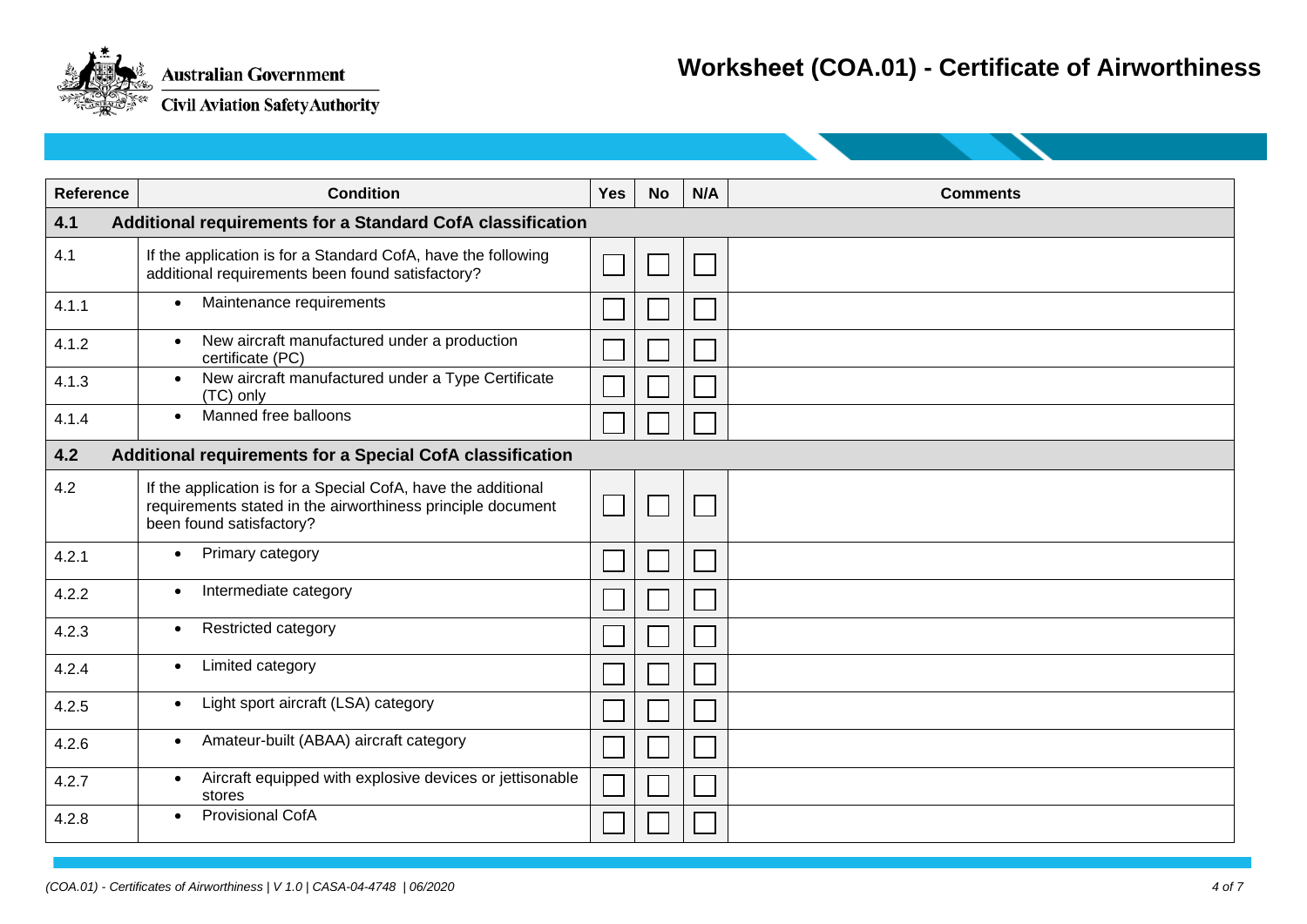

| <b>Reference</b>        | <b>Condition</b>                                                                                                                                                               | <b>Yes</b> | <b>No</b> | N/A | <b>Comments</b> |  |  |  |
|-------------------------|--------------------------------------------------------------------------------------------------------------------------------------------------------------------------------|------------|-----------|-----|-----------------|--|--|--|
| 4.3                     | <b>Multiple Airworthiness Certificates</b>                                                                                                                                     |            |           |     |                 |  |  |  |
| 4.3                     | Is the application for a multiple airworthiness certificate?                                                                                                                   |            |           |     |                 |  |  |  |
|                         | If yes, are the multiple categories compatible? (e.g. an<br>intermediate category aircraft may hold only one<br>certificate of airworthiness.)                                 |            |           |     |                 |  |  |  |
| $\overline{\mathbf{4}}$ | Additional requirements for an Export Airworthiness Approval                                                                                                                   |            |           |     |                 |  |  |  |
| 4.4                     | Is the application for an Export Airworthiness Approval (Export<br>CofA)?                                                                                                      |            |           |     |                 |  |  |  |
| 4.4.1                   | Is the aircraft eligible for an Export Airworthiness Approval?                                                                                                                 |            |           |     |                 |  |  |  |
| 4.4.2                   | Have the Standard CofA requirements been completed?                                                                                                                            |            |           |     |                 |  |  |  |
| 4.4.2                   | For used aircraft to which CASR Part 42 applies - is an<br>airworthiness review certificate in force for the aircraft? (CASR<br>sub-regulation 21.329(3))                      |            |           |     |                 |  |  |  |
| 4.4.2                   | For used aircraft to which CASR Part 42 does not apply, is<br>there a valid maintenance release? (CASR sub-regulation<br>21.329(3A)                                            |            |           |     |                 |  |  |  |
| 4.4.3                   | Have the importing country requirements and special<br>conditions been identified?                                                                                             |            |           |     |                 |  |  |  |
| 4.4.3                   | Have the importing country requirements and special<br>conditions been met?                                                                                                    |            |           |     |                 |  |  |  |
|                         | If no, has the NAA of the importing country provided a<br>$\bullet$<br>written statement accepting the deviation?                                                              |            |           |     |                 |  |  |  |
| 4.4.4                   | Is the date of issue for the export airworthiness approval the<br>same date the aircraft was inspected by the assessor and<br>found to comply with the pertinent requirements? |            |           |     |                 |  |  |  |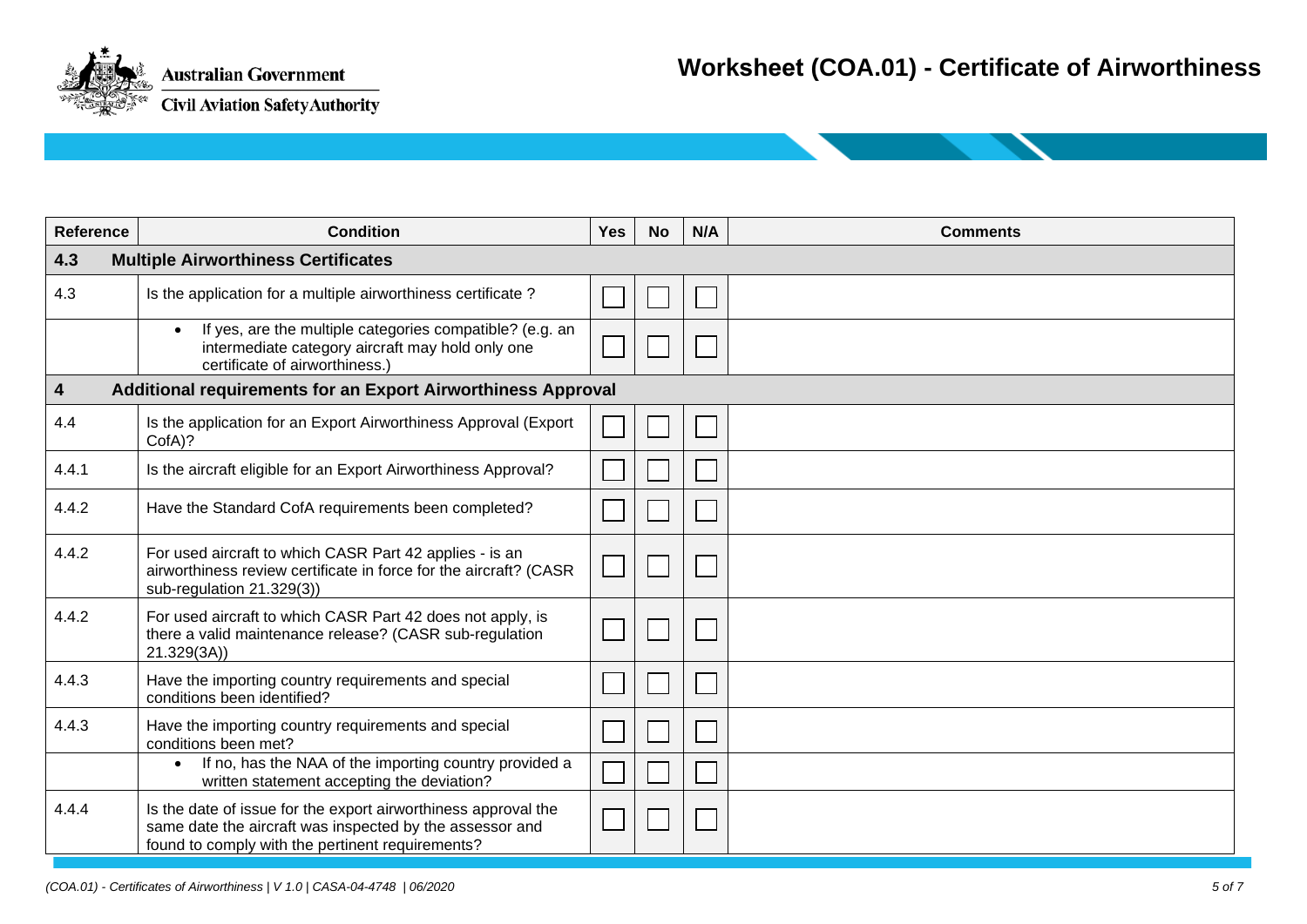

## **Worksheet (COA.01) - Certificate of Airworthiness**

| <b>Reference</b>                           | <b>Condition</b>                                                                                                 | <b>Yes</b> | <b>No</b> | N/A | <b>Comments</b> |  |  |
|--------------------------------------------|------------------------------------------------------------------------------------------------------------------|------------|-----------|-----|-----------------|--|--|
| $5\phantom{.0}$                            | <b>Aircraft Inspection</b>                                                                                       |            |           |     |                 |  |  |
| 5.1                                        | Has the inspection checklist been certified by an appropriate<br>person?                                         |            |           |     |                 |  |  |
| 5.1 &<br>Appendix<br>A                     | Has the aircraft inspection checklist been certified to find the<br>aircraft compliant with the checklist items? |            |           |     |                 |  |  |
| 5.1.3                                      | Have all unsatisfactory inspections (if any) been rectified and<br>notated on the Aircraft Inspection Checklist? |            |           |     |                 |  |  |
| 5.1.4                                      | If an aircraft inspector is being utilised, does the person meet<br>eligibility criteria?                        |            |           |     |                 |  |  |
| 5.1.5                                      | If an aircraft inspector is being utilised, does the report meet<br>the required criteria?                       |            |           |     |                 |  |  |
| $6\phantom{1}$<br><b>Issue an approval</b> |                                                                                                                  |            |           |     |                 |  |  |
| 6.1.1(1)                                   | Has the correct Form (719 or 720) been completed in the<br>correct category designations and purpose?            |            |           |     |                 |  |  |
| 6.1.1(1)                                   | Have the annexes been completed correctly?                                                                       |            |           |     |                 |  |  |
| 6.1.2                                      | Have any conditions been placed onto the certificate?                                                            |            |           |     |                 |  |  |